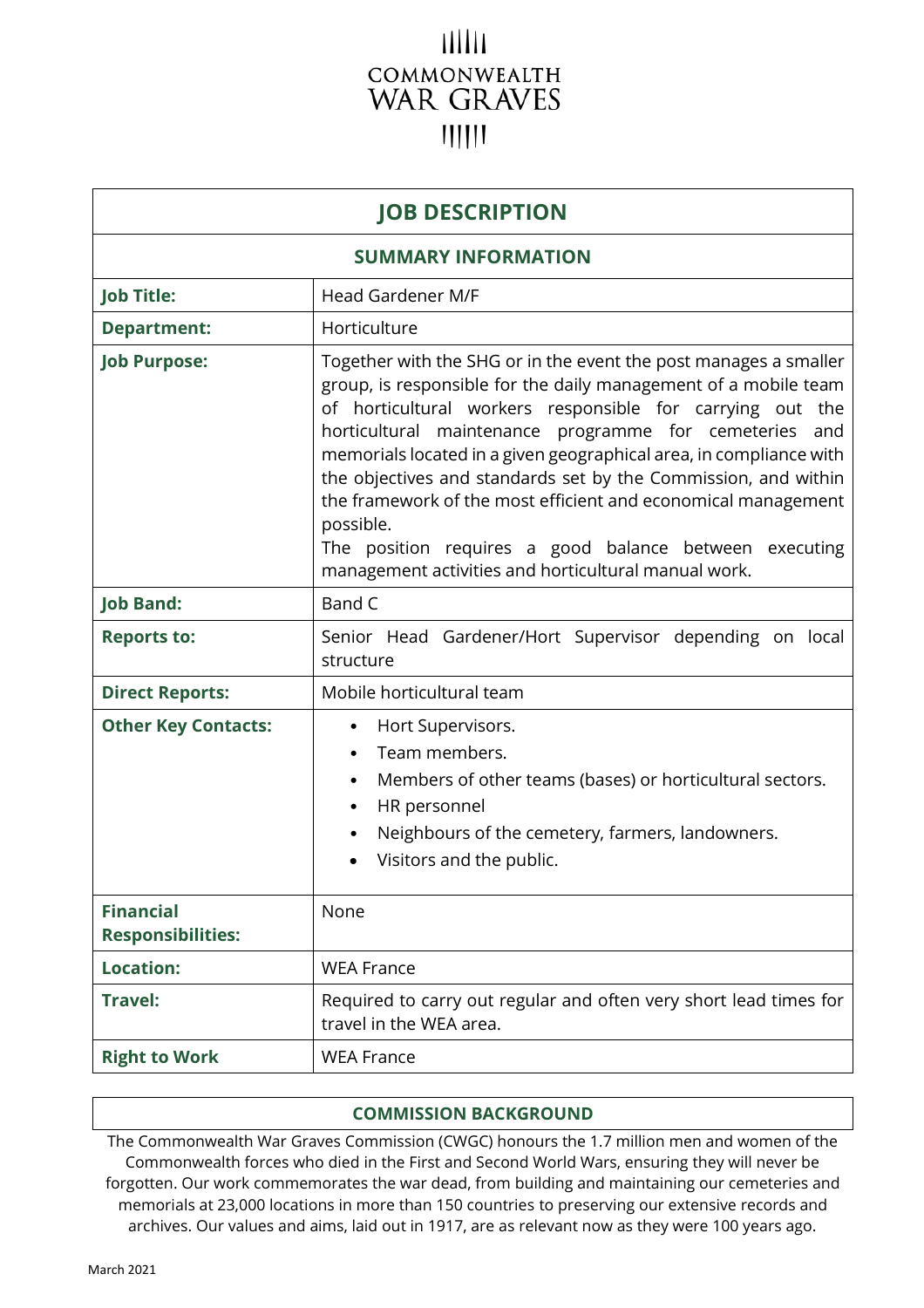# IIIII COMMONWEALTH **WAR GRAVES**  $111111$

## **KEY RESPONSIBILITIES and ACCOUNTABILITIES OF THE ROLE**

#### **General**

- Supports the SHG/ Hort Supervisor in evaluating the maintenance work necessary to maintain the level of excellence expected from visiting the group's sites. Ensure that the work programme is carried out by the team in accordance with Commission standards.
- Supports the SHG/ Hort Supervisor in the management of all the members of his/her team; assists with the organization, within structured time scales of,: the physical presence/rotation of the team throughout the year according to the need and in compliance with the legal framework; assists with the organization/anticipation of the requirements in relation to equipment, materials according to the pre-established annual time-scales and delivers assigned objectives.
- Participates in various daily manual activities of the team.
- Keeps daily records, (throughout the year in an agenda) of the main activities carried out by the team.
- Develops team members and identifies individual outperformance. Allocates and monitors development opportunities/projects within their group
- Investigates disciplinary matters within the team in support of and together with management/HR
- Notifies the SHG/ Hort Supervisor, and in his absence the Works Department, of any structural defects found. Inform its SHG/ Hort Supervisor of any future or ongoing development projects taking place in the environment of one of the cemeteries or memorials in its area and notify it of any maintenance or deterioration problems.
- Ensure the proper use and regular maintenance of the group's vehicles. Alerts the SHG/ Hort Supervisor, or in its absence the Transport Department, of any problem or malfunction.
- Ensure the proper maintenance, use and storage of the group's horticultural machines in order to optimize their lifespan. Discuss with his SHG the need for machine renewals.
- Assists the SHG/Hort supervisor in the preparation of the annual programme of renovation works, including the work programme for the winter period
- Carries out the first steps in the event of vandalism or damage to public authorities and informs its SHG and the Administrative Department of the WEA France zone as soon as it is noticed.
- May represent the Commission at external meetings or ceremonies.
- Inform and guide visitors.
- In general, it participates actively in all the projects of its Service and the Commission, as required and as instructed.
- Complies with Health and Safety rules and procedures when performing his/her work.

## **Job functional knowledge**

- Fully understands the Commission's horticultural standards.
- Ensures the regular maintenance of horticultural machinery and equipment.
- Knowledge of the Commission's policies and procedures.
- Reports machine and equipment failures to the Area Office and organizes maintenance or repairs.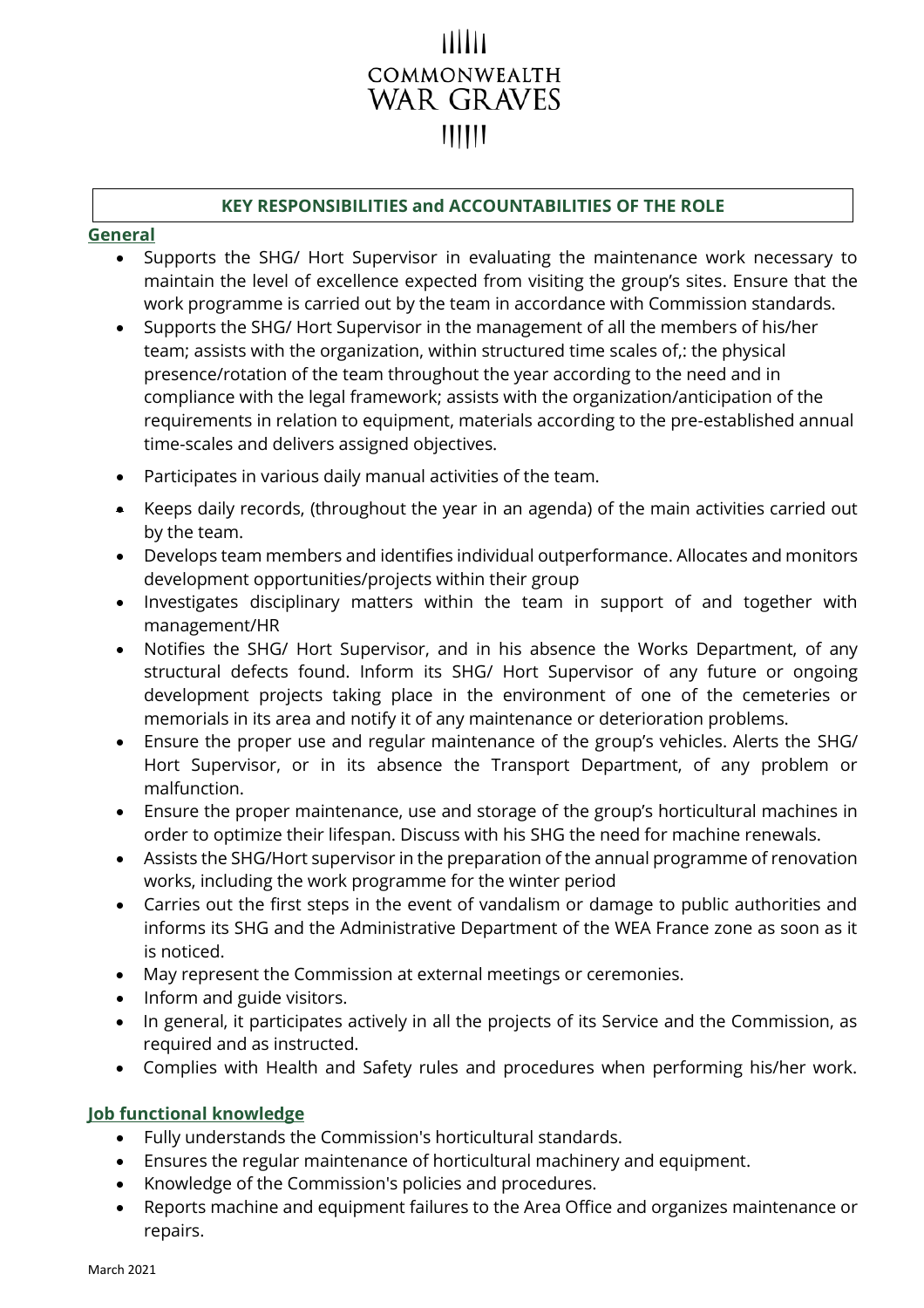# THIT COMMONWEALTH **WAR GRAVES**  $111111$

- Lawn maintenance STRI training
- Ensure compliance with health and safety requirements.
- Pragmatic and practical.

#### **Business expertise**

- Understands how the team integrates with others to achieve the objectives of the area.
- Knowledge of the regular gardening tasks and how they fit into the standards of our cemeteries in the WEA France.

#### **Leadership**

- Plan, organize and define the daily work program.
- Manages and assumes responsibility for team members.
- Provides daily control of staff and resources.
- Instructs staff by demonstrating good work practices; participates in the development of all team members and assists with the identification of individual potential/talent.
- Sets standards of performance and behaviour at work.
- Identify when a team member's work or behaviour gives cause for concern, notify line management and HR and investigate disciplinary matters under guidance.
- Identifies training needs.
- Evaluates the performance of team members on a daily basis, conducts annual evaluations and regular reviews.

## **Problem solving**

- Solves problems.
- Is able to make final decisions.
- Demonstrates judgment based on sound practices and own experience.
- Collaborates with the SHG/Supervisor in the event of unusual and risky problems.

## **Nature of impact**

- Ensure compliance with safety standards using specialized equipment and ensure that personnel wear PPE (personal protective equipment and work clothing.
- Adopts a flexible approach to tasks and colleagues in a diverse work environment.
- Impacts on cemetery standards in the WEA France area.

## **Area of impact**

• Manages a small team by developing and maintaining good professional relations with Commission staff at all levels.

## **Interpersonal skills**

- Open and honest communication, strong listening skills.
- Good listening skills feels comfortable communicating with different teams and team leaders (changing weekly).
- Involves the regular exchange of information.